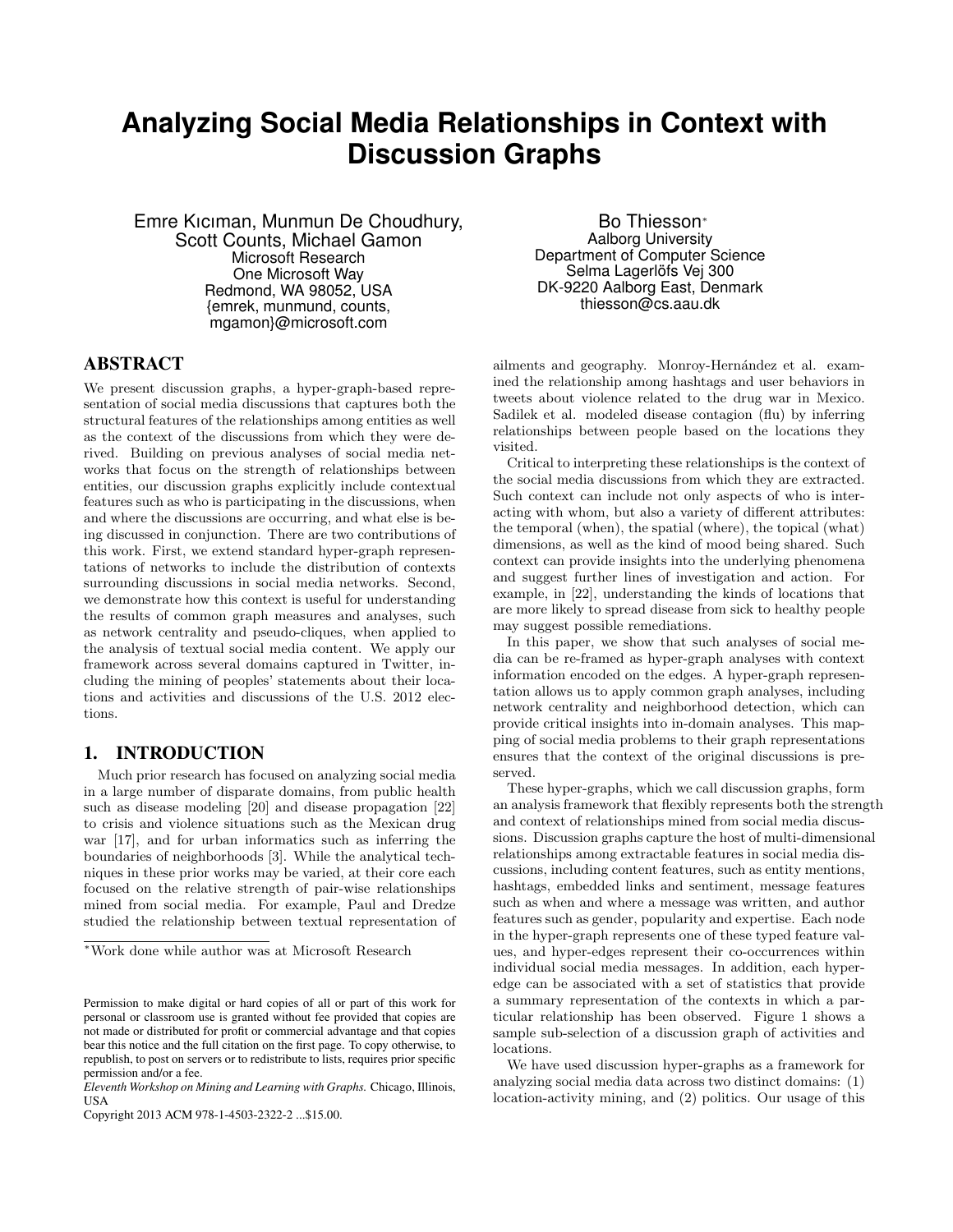framework has followed a simple procedure. We first build a high-dimensional discussion graph from a social media corpus. To extract and analyze a specific set of relationships, we project the multi-dimensional hyper-graph to a lowerdimensional space, keeping only nodes relevant to our analysis, as well as the hyper-edges connecting those nodes. The values of all other features are aggregated, and the resulting conditional distributions are attached as contextual statistics to each hyper-edge and node in the lower-dimensional graph. Then, to answer our domain-specific questions, we explore the projected discussion graph directly, and we apply higher-level graph and machine learning analyses to summarize its properties. Based on our results, we frequently iterate by returning to the high-dimensional discussion graph, and re-projecting to a different set of lower dimensions to enable analysis from a different viewpoint.

In the rest of this paper, we present a more formal definition of discussion graphs, describe our tool for extracting and manipulating discussion graphs, and present two case studies applying higher-level graph analyses.

# 2. BACKGROUND LITERATURE

There has been considerable work around the areas of social media context mining, as well as network and structural analyses of social networks. Since our work builds on both the development of a unified model of social actions and relationships, we review literature from both topics.

#### 2.1 Social Media Context Mining

Leveraging social media context and co-occurrence relationships between actions and attributes has been gaining considerable traction recently. It has spanned a variety of problems—social search and ranking [24], recommender systems [13, 7], community detection [19], media summarization [15], topic modeling [16, 11], and so on.

For improving entity search and ranking in social media, Weng et al. proposed TwitterRank, combining user influence and topic context [24]. Huang et al. modeled and predicted aggregates of social actions of individuals by making use of network structure, i.e., friendship links and the complex dynamics of their behavior [9]. Cranshaw et al. analyzed the geo-temporal traces of individuals and their relationships in social media to devise a set of location-based features to characterize a geographic region [3].

Researchers have derived value by making use of social context in media summarization and visualization as well. For instance, Lin et al. presented an algorithm to discover multi-relational structures from social media streams, deriving interrelationships among time, visual content, users, and actions on Flickr [15]. Social context has also been observed to be a useful signal in topic modeling. Kataria et al. modeled the influence of cited authors along with the interests of citing authors in citation networks [11].

While all of these works provide us insights into the utility of mining social media context around a variety of applications and tasks, understanding their impact on the network structure and dynamics in the light of co-occurrences of contextual features remains challenging. For instance, while cohorts of democrats and republicans on Twitter may have different topical interests and posting behavior, understanding of their social relationships is incomplete without an understanding of the graph structure that is induced as a consequence of these differences in their behavioral context. Addressing this challenge forms a core contribution of our research work.

# 2.2 Graph Analyses of Social Networks

Analyzing the structure and dynamics of networks within social media has also been of interest to research over the past several years.

In order to study the temporal evolution of interaction graphs, Asur et al. presented an event based characterization of behavioral patterns and the flow of information among actors over time [1]. Bakshy et al. examined the role played by social network structure (Facebook) in the diffusion of information [2]. Examining the impact of language and linguistic style on social interactions and graph structure, Danescu-Niculescu-Mizil et al. investigated power differences among Wikipedia contributors and members of the US Supreme Court [4]. Close to our work is the work of Lin et al. wherein the authors proposed a hyper-graph factorization method to detect community structure in rich media social networks, and observed how it evolves over time, through analysis of multi-relational data—topics, time, and interactions [14].

The value of making sense of the network structure on social media is tremendous, as is demonstrated by this line of research. However structure and dynamics of social graphs are often contextual. For instance, certain network structures might be conducive to only certain topics or time periods. Similarly, communities can be topical or geographical a mountain biking community in Seattle may demonstrate different behavior than a hiking community in New York, despite having similar network representation. Marrying context with relationships addresses such nuances of our behavior, and constitutes a novel contribution of our current work.

#### 3. DISCUSSION GRAPH

A *discussion graph* is a hyper-graph representation of a set of relationships and their associated contexts, extracted from a social media corpus <sup>1</sup> . A *hyper-graph* is similar to a graph, except that hyper-edges mutually connect any number of nodes, whereas edges in a graph each connect exactly two nodes. In a discussion graph, each hyper-edge is annotated with a statistical representation of the original context from which the hyper-edge was inferred.

For example, if we have many tweets that mention both the activity "hiking" and the location "tiger mountain," we can build a discussion graph where an edge connects the "hiking" node with the "tiger mountain" node. This edge is then annotated with the contextual statistics of the original tweets, such as the gender distribution of tweet authors, the time-of-day the messages were posted, and even the positive or negative sentiment expressed in the tweets. The explicit representation of context allows us to go deeper in analyzing and interpreting the relationship between "hiking" and "Tiger Mountain."

A key advantage of using a hyper-edge representation for the relationships in our discussion graph is that we can represent and analyze complex relationships. For example, we can decide to analyze the relationship between "hiking" and "Tiger Mountain" conditioned on the gender of the tweet

<sup>1</sup>We use the term *discussion graph* instead of *discussion hyper-graph* for brevity.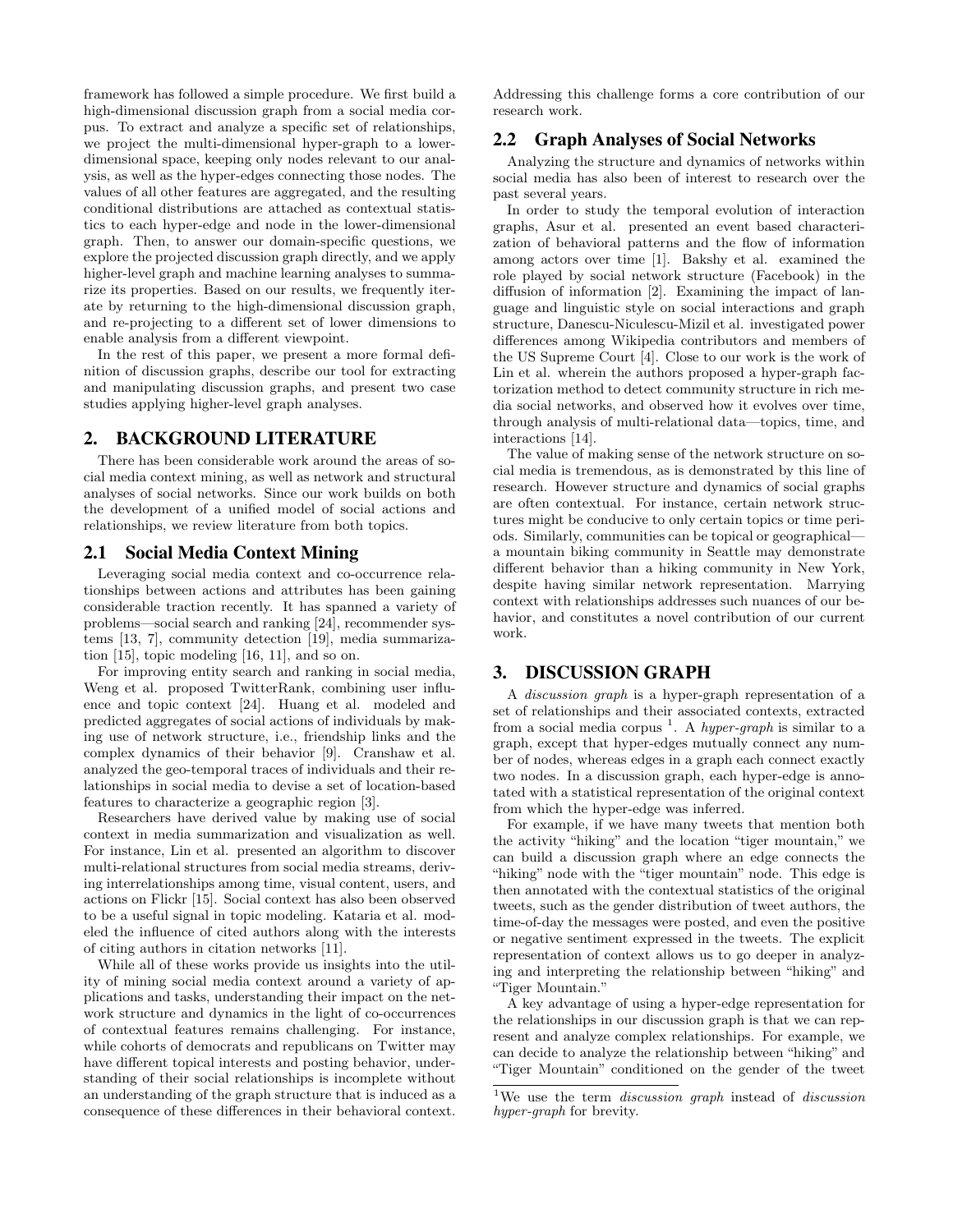author. in this case, we create a discussion graph that is *projected* onto the 3 domains, location, activity, and also gender. Now, this discussion graph will include two hyperedges, one which connects "hiking," "Tiger Mountain," and the "male" gender node, and another which connects the activity and location with the "female gender" node. The context associated with the former hyper-edge shows us a statistical representation of original discussion by men on this topic, and the context of the latter shows us the statistical representation of the original discussion by women. We can now quickly compare and contrast to find the gender differences in sentiment, time, word distributions, etc., that surround hiking at Tiger Mountain.

In the rest of this section, we present a formal definition of discussion graphs, then describe in detail the steps of our analysis procedure: building an initial discussion graph from social media; and focusing on specific relationships by projecting the hyper-graph representation to lower dimensions.

#### 3.1 Formal Definitions and Notation

Formally, a hyper-graph  $\mathcal{H} = (N, E)$ , where N is a set of nodes and *E* is a set of distinct hyper-edges such that for all  $e \in E$ ,  $e \subseteq N$ . A *discussion hyper-graph* extends the notion of a hyper-graph by explicitly defining statistics for each hyper-edge in the graph. Hence, a discussion hyper-graph

$$
\mathcal{G} = (N, E, S)
$$

, where *S* are the statistics associated with the edges in *E*  $\leq$  − one specific *s*  $\in$  *S* for each *e*  $\in$  *E*.

The domain *D* from which the discussion hyper-graph is constructed becomes important when defining the basic operations on the graph and can be thought of as the stochastic variables for which values are encoded in the graph. We will make this domain dependence explicit, by representing a discussion hyper-graph as

$$
\mathcal{G}^D = (N^D, E^D, S^D),
$$

Note that  $S^D = \emptyset$  for the initial discussion hyper-graph In fact, *S <sup>D</sup>* will only involve statistics *not* associated with any of the variables in the domain *D*.

#### 3.2 Building Discussion Graphs from Social Media

Let a social media corpus  $\mathcal C$  be composed of a set of messages,  $M \equiv m_1, m_2, \ldots$  Each message *m* includes one or more textual components, as well as metadata about the author, embedded links, etc. Each message  $m_i$  is also identifiable by a unique identifier *i*.

A message is parsed by a set of low-level feature generator functions  $F_d(m) = \{f_d(m)\}_{d \in D}$ , where each function  $f_d(m)$  may (or may not) extract, derive, or uncover a value for some feature domain *d*. A feature-node in the discussion hyper-graph is associated with each feature function that successfully produces a value and this node will be uniquely identified by its domain and value. Depending on the semantics of the relationship between a feature-node and a message, we may sometimes say that a node was *mentioned in*, *derived from*, or *related to* the message, the message's author or the message's context. Note that the same feature-node may be related to multiple messages.

Each message in a social media corpus creates such a hyper-edge, and the resulting multi-dimensional hyper-graph



**Figure 1: Example of a simple discussion showing relationships between sentiment, location, activity, post, and a variety of user attributes, such as name and gender.**

is a loss-less representation of all the features extracted from the corpus. For example, Figure 1 shows a sample discussion graph extracted from two tweets.

Recall that the initial discussion hyper-graph is generated from the low-level feature functions *F<sup>D</sup>* on a single message  $m \in \mathcal{M}$ . Here,  $N_m$  denotes a set of nodes (feature values) extracted from the message *m*. Hence, *N<sup>m</sup>* is the union of output values produced by the functions  $F_D(m) = \{f_d(m)\}_{d \in D}$ . That is,  $f_d(m) = n_m \in N_m$  iff  $f_d(m) \neq null$ . All nodes produced by the same message are interrelated on an equal footing and in that way defines the hyper-edge *e<sup>m</sup>* between all nodes in  $N_m$ . Hence,  $E_m = \{e_m\}$ . The initial hyper-edge will not have any associated statistics, leaving  $S_m = \emptyset$ . We will see in the following section that the mid-level projections will add statistics to hyper-edges in the graph.

The initial discussion hyper-graph generated from the entire corpus  $C$  is now defined as

$$
\mathcal{G}_{\mathcal{C}} = \bigcup m \in \mathcal{MG}_m = (N_{\mathcal{C}}, E_{\mathcal{C}}, S_{\mathcal{C}}),\tag{1}
$$

where  $N_c = \bigcup m \in \mathcal{MN}_m$ ,  $E_c = \bigcup m \in \mathcal{MK}_m$ , and  $S_c = \bigcup m \in \mathcal{MS}_m = \emptyset$ . In the rest of this section, we will assume  $\bigcup m \in \mathcal{M}S_m = \emptyset$ . In the rest of this section, we will assume we are operating on a fixed corpus and will therefore drop the subscript  $C$  to simplify the notation.

# 3.3 Hyper-graph Projection and Aggregation

In the context of a specific analysis or application, we often want to limit our structural analysis to the relationships among nodes in a small number of domains. Informally, projecting a discussion graph down to those domains consists of restricting the structure of the original graph to the given domains, and aggregating all other domains in the original discussion as contextual statistics to be associated with the edges in the new, projected discussion graph.

More formally, a *projection*  $G^{D\downarrow D'}$  from  $G^D$  down to  $G^{D'}$ ,  $D' \subseteq D$  is defined in two steps. First, a temporary (improper) hyper-graph

$$
G^{D\Downarrow D'} = (N^{D\Downarrow D'}, E^{D\Downarrow D'}, S^{D\Downarrow D'})
$$

is constructed by removing all nodes with domain  $D\ D'$ from the hyper-edges in  $E^D$ . Notice that a restriction oper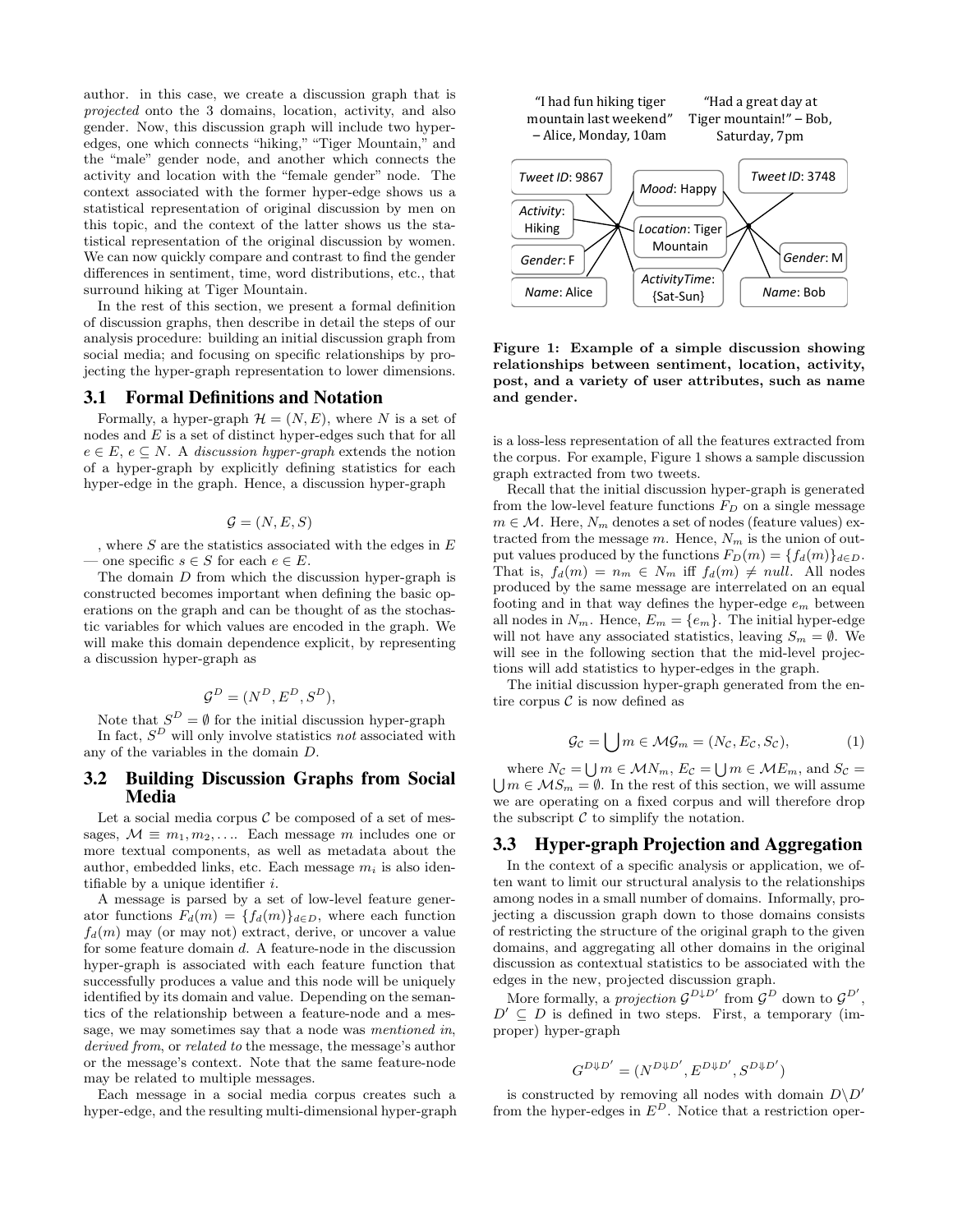ation may produce duplicate hyper-edges and therefore an improper hyper-graph. For each restricted edge,  $e^{D\psi D'} \in$  $E^{D\Downarrow D'}$ , we augment the corresponding statistics as

$$
s^{D \Downarrow D'} = t \cup s^D
$$

where *t* is the initial statistic for all the nodes we removed:

$$
t=l(e^{D\backslash D},s^D)
$$

In the second step, the projection is finalized as the hypergraph

$$
\mathcal{G}^{D \downarrow D'} = (N^{D \downarrow D'}, E^{D \downarrow D'}, S^{D \downarrow D'}),
$$

constructed by reducing the graph to include only unique edges, such that

$$
E^{D\downarrow D'} = \{e^{D\downarrow D'} = e | e \neq ffore, f \in E^{D\Downarrow D'}\},\
$$

While reducing the graph to its unique edges, we also aggregate the associated statistics of the reduced edges, using a commutative and associative aggregator function.

Note that it is often the case that the initializer used in the first step of the projection is ignored (*i.e.*, produces the statistic  $t = null$ . In this case the new statistics are therefore just the continued aggregation of statistics from previous projections.

### 3.4 Pseudo-code for Analysis Procedure

While the more mathematical notation above is useful for reasoning about the properties of discussion graphs and the operations that manipulate them, we use a succinct and easy-to-read pseudo-code representation to express the operations of a given analysis. Our analysis procedure is specified in 3 pieces:

- *•* One DATASOURCE assignment specifies what social media corpus is being analyzed. Important selection features, such as date ranges, are declared here.
- *•* One EXTRACT statement lists the set of feature extractors that will be applied to the social media corpus. Feature extractors optionally accept arguments that control their behavior. Some feature extractors are labeled as PRIMARY features. A primary feature extractor essentially acts as an input filter. Only social media messages that generate at least one primary feature will be included in the result.
- One or more **PROJECT** TO statements create projections of the discussion graph that focus on relationships important for a given analysis or application goal.

Examples of our pseudo-code analysis specification are shown below in Figures 2 and 5.

# 4. IMPLEMENTATION

In this section, we briefly describe our implementation of discussion graphs, including the feature extractors we apply to social data.

# 4.1 Framework Implementation

We implement the core of our framework as a compiler that compiles the analysis specification for a discussion graph processing job, similar to the pseudo-code presented above,

into a distributed data processing program built to run on a high-level Map-Reduce-like system similar to Pig, SawzAll or Dryad [18, 21, 10]. The analysis description specifies a social media corpus to be analyzed, declares a set of features to be extracted from the messages in the corpus, and one or more projections to apply. The compiler generates an optimized implementation of the analysis, including caching and reuse of intermediate files from previous analyses. The compiled program can be tested on a single machine or run at full-scale on a cluster.

The framework provides flexibility to build discussion graphs from a variety of message-oriented social media data sources. New data sources can be analyzed by providing a plug-in for loading the data format and a mapping from the new data sources schema to a canonical schema provided by our system. New data sources do not need to have a 1-to-1 mapping to the canonical schema. However, mismatches in the schema may limit which feature extractors can be applied. For example, our gender extractor, described below, relies on the availability of the message author's name.

In addition to the functionality of building and manipulating discussion graphs, the system provides basic support for debugging and validation of extracted features and derived relationships and structures. For example, all of the edges and nodes of projected discussion graphs are annotated with a random sample of the original raw social media messages from which they were derived. This allows a user to quickly get an end-to-end view, from the raw messages to the aggregated statistics, to better understand and interpret the aggregated statistics and structures of the discussion graph. In particular, we have found this invaluable for validating the results of feature extractors and interpreting ambiguities (e.g., of hashtags or other words and sentiment), and providing insights into new features that should be extracted from messages.

In addition to our compiler, we have also implemented a web-based viewer to allow easy exploration of a discussion graph. In addition, we have built a suite of utilities to apply high-level analyses to a discussion graph, while tracking the context associated with the resulting aggregate structures. Later in this paper, we will discuss two of these high-level analyses.

#### 4.2 Feature Extractors and Aggregators

Our framework supports an extensible set of feature extractors and aggregators. Each feature extractor is responsible for analyzing a single message at a time and, for each message, outputs zero or more detected, inferred or extracted features in one or more domains. Feature extractors are written in .NET to a common API. Extractors can be built to analyze fields in the systems canonical schema as well as extended fields in the schema of specific data sources. The extractors that we have built include:

**Author statistics extractor:** For each social message, this extractor generates features that represent the authors name, user id, follower count, followed count, and other basic information about the author.

**Exact phrase extractor:** Given a list of phrases, the exact phrase extractor generates a feature whenever one of the listed phrases is seen in the text of a social message. The domain of the feature is user-specified. For example, an analysis of political discussions may use one phrase extractor to search for the names of politicians, generating features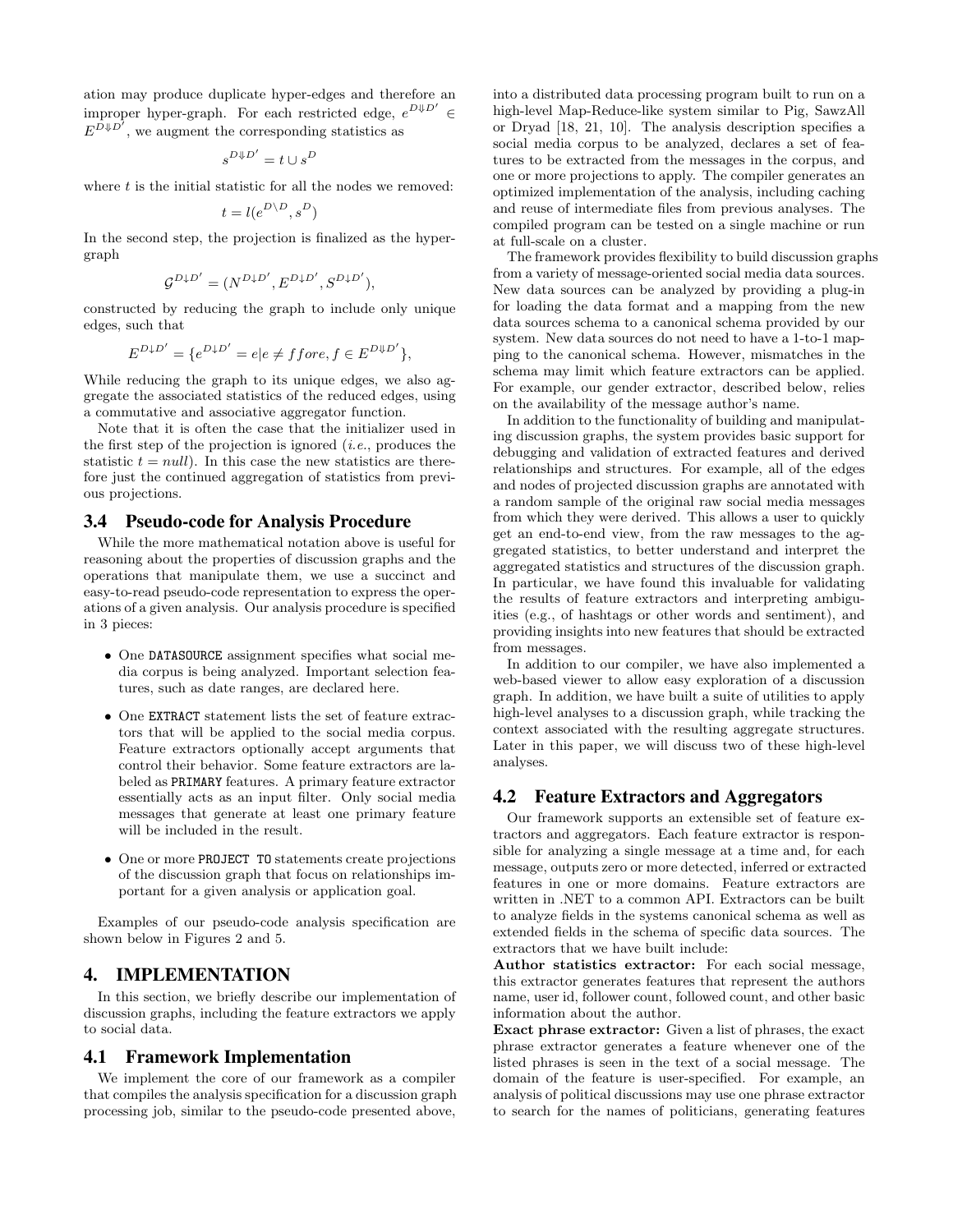in the politician domain, and a second one to search for specified political topics, such as taxes, foreign policy-related phrases or jobs.

**Gender extractor:** This extractor infers the likely gender of the author of a message based on the user's first name as given in their profile. The inference is based on a data set of gender distributions given names, derived from census data and a Facebook data sample.

**Hashtag extractor:** This feature extractor generates a feature for every #hashtag token in the text of a social message. **Metropolitan area extractor:** This extractor uses the methodology described in [12] to map an author's self-reported profile location to a likely geographic location, at the granularity of metropolitan areas. We interpret this feature as the likely hometown of the author.

**Mood extractor:** The mood extractor infers the mood or affect of the author given the text of the social message. This feature extractor is trained following the methodology published in [6].

**Token extractor:** This extractor generates a token for every word (white-space separated token) in the tweet. The aggregation of this feature essentially builds an unsmoothed unigram language model for the set of tweets.

**Time feature extractor:** This module generates features representing the publication time of the social message in absolute time and in seasonally adjusted relative time (e.g., hour-of-day, day-of-week, week-of-year).

We are currently working to integrate work in social mediaoriented entity linking and named entity recognition into our framework [8, 23]. Aggregators are data-type-specific, though not feature-specific, plug-ins to our framework. We have two aggregators currently built. One is a discrete aggregator, appropriate for discrete-valued features, such as gender, hashtag and phrase features. During aggregation, the discrete aggregator provides a simple count of the number of instances of each discrete feature. Our second aggregator generates a histogram for continuous-valued features. This aggregator is appropriate for features such as the time feature or follower-count feature generated by our author statistics extractor. More flexible aggregators, such as kernel-density-estimation, is future work. We are currently working to make our core system and aggregators available publicly.

# 5. DATA PREPARATION

We now present the results of analyses applied to two separate discussion graphs, both derived from Twitter. In order to get access to Twitter data, we make use of the Firehose stream, made available to us through a contract with Twitter. The first discussion graph represents relationships between locations and activities, and the second represents relationships among politicians and political topics. We discuss the processing and generation of these discussion graphs.

# 5.1 Location-Activity Discussion Graph

The first discussion graph we analyze consists of the relationships among locations and activities. Similar to the example in Figure 1, we identify locations and activities mentioned in tweets, and extract other features, including gender, time, metropolitan area and mood. We project our discussion graph to focus on the relationships among locations and activities, and use the other features as context.

```
DATASOURCE = Twitter('9/15/12-10/15/12'EXTRACT
 PRIMARY PhraseExtract(match:''locationlist.txt'',
                        domain: ''location''),
  PRIMARY PhraseExtract(match: ''activitylist.txt'',
                        domain: "activity"),
  MoodExtract(), GenderExtract(),
 MetroAreaExtract(), TimeExtract();
PROJECT TO (''location'',''activity'')
 NAME ''LocationActivity.graph'';
PROJECT TO (''location'')
 NAME ''Location.graph'';
```
# **Figure 2: Pseudo-code for the Location Activity dis-**

**cussion graph**

We identify both locations and activities using exact phrase matching. To do so, we build a database of locations by extracting all Wikipedia articles that are marked with a latitude and longitude. These articles are primarily places, including cities, landmarks, attractions, companies, famous businesses and other entities that are strongly associated with a specific geographic location. We treat the title of the article as the canonical name of the location. We filter out names that are likely to be ambiguous with common words or set phrases (e.g., locations such as SUNDAY, Aren and Can) by using a simple language-modeling approach adapted from [23]. This process results in a dataset of approximately 580k locations with relatively unambiguous names.

We build our list of activities by mining a set of search query logs for manually generated carrier phrases that identify activities with high probability. For example, carrier phrases that we use include where to go to \* places for \*ing and \*ing equipment, where the wildcard character \* is intended to identify the name of an activity. Together, our carrier phrases identify a wide variety of activities such as jogging, camping, studying and clam digging. We apply simple conjugation rules to the verbs and filtered the list for ambiguities, resulting in a set of over 16000 phrases for over 5400 distinct activities.

We applied our analysis to 1 month of English Twitter data, from September 15, 2012 to October 15th, 2012 to find all tweets that mentioned a location or activity. From these tweets, we also extract mood, gender, metropolitan area and time information. We project the resulting raw hyper-graph down to two separate discussion graphs. The first discussion graph is projected to the relationships among locations and activities, while the second includes only relationships among locations. Figure 2 shows the pseudo-code for our analysis specification.

The resulting discussion graphs include 219,638 identified location nodes and 4595 identified activities. Figures 3 and 4 shows the mood distribution and sample edges for the "vacationing" activity in our graph. Other interesting information we find in this data set includes the observation that, while the most common mood associated with activities is joviality, we identify some activities, such as *eating* and *kissing*, as being guilty pleasures based on a high degree of association with both joviality and guilt.

# 5.2 Election 2012 Discussion Graph

The second discussion graph we analyze consists of the relationships among politicians and political issues during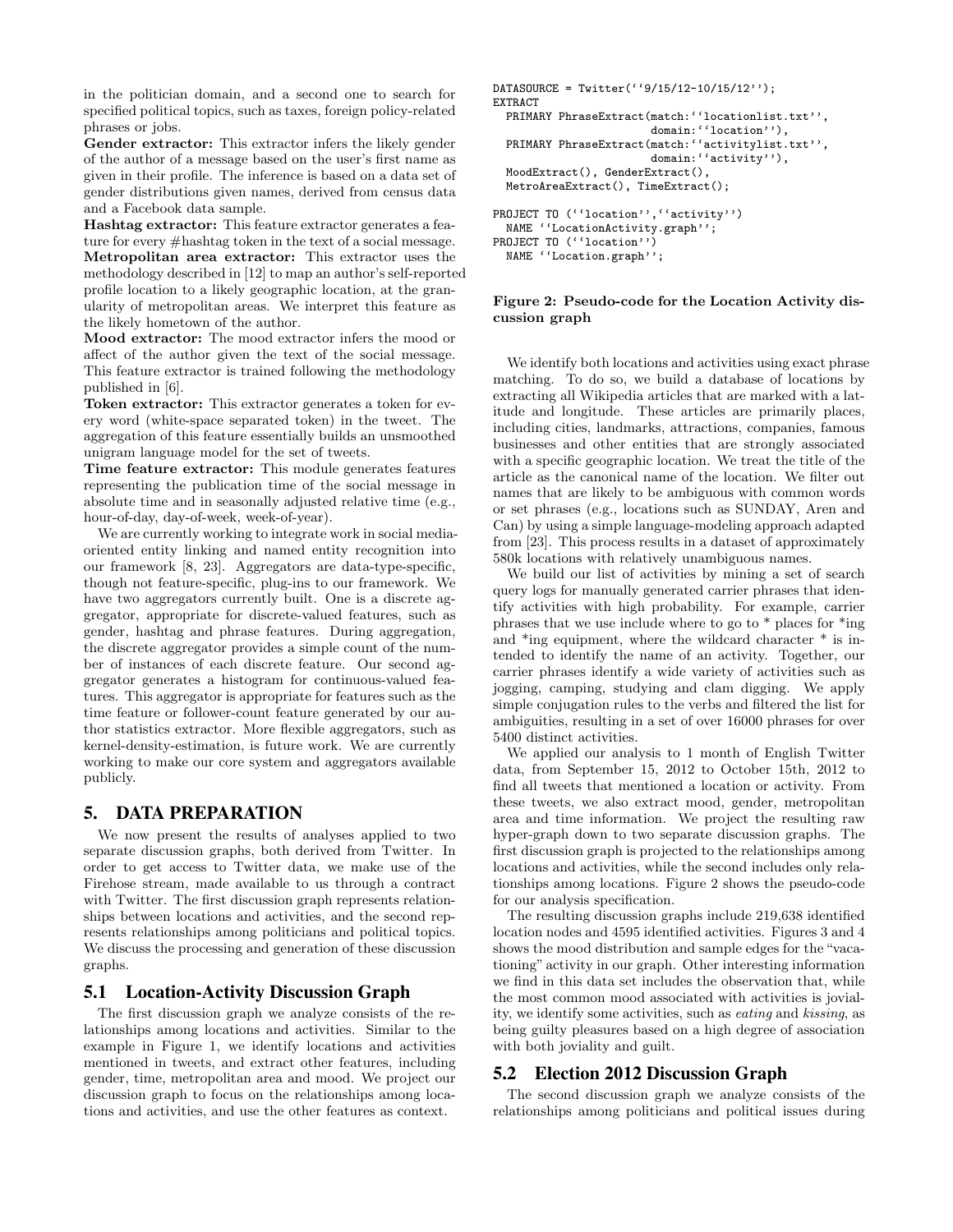

**Figure 3: The mood distribution associated with the "vacationing" activity.**



**Figure 4: The strongest 4 relationships between "vacationing" and various locations, including the positive-negative sentiment context of each edge.**

the last weeks of the 2012 national elections in the United States. Similar to our generation of the location and activity discussion graph, we generate our election discussion graph by using an exact phrase match to find unambiguous references to politicians and discussion topics. Figure 5 presents our analysis procedure.

# 6. CASE STUDY #1: CONTEXT AND PSEUDO-CLIQUES OF LOCATIONS

People discuss locations (co-mention locations) for many reasons. A person might mention two places because they are going to visit both together (e.g., "I am going to Fisherman's Wharf and then the Ferry Building"); because the two locations are comparable in some way (e.g., "The Empire State Building and Burj Khalifa are both tall buildings"); or even because two locations are dissimilar (e.g., "I want to be in sunny Hawaii, but instead am freezing in Anchorage!"). Given the variety of relationships, generating an *a priori* semantic interpretation for any given relaxed clique essentially, understanding why a set of nodes are related to one another—is challenging if the only information we know is the existence of *some* relationship between the nodes. By looking at the contextual statistics, however, we can look for the commonalities in the nature of the relationships among the nodes in the group to characterize the nature of the set

```
DATASOURCE = Twitter('10/25/12-11/06/12'EXTRACT
  PRIMARY PhraseExtract(match:''politicianlist.txt'',
                        domain:''politician''),
  PhraseExtract(match:''issuelist.txt'',
                domain:''issue''),
  MoodExtract(), GenderExtract(),
 MetroAreaExtract(), TimeExtract();
PROJECT TO (''politician'')
 NAME ''Politician.graph'';
```
#### **Figure 5: Pseudo-code for the Election 2012 discussion graph**

as a whole.

In this section, we search for pseudo-cliques in a discussion graph of locations to find closely related locations. Then, we use the contextual statistics associated with the edges in the clique to characterize these pseudo-cliques and the differences between them.

#### 6.1 Pseudo-Cliques

Intuitively, a pseudo-clique is a set of nodes that are densely connected. Together the nodes essentially form a clique with some small number of edges removed. More formally, each pseudo-clique consists of a maximal set of nodes *C* s.t., all nodes  $n \in C$  are connected to at least  $\alpha |C|$  other nodes in *C*. To find pseudo-cliques, we use an approximation algorithm, adapted from the algorithm presented in [5]. We calculate the context of each pseudo-clique as the aggregation of the normalized statistical distributions of the edge contexts.

# 6.2 Case Study #1 Results

Figure 6 shows two pseudo-cliques found in our dataset. Each of these two pseudo-clique represents a small group of locations from New York City and, in fact, the cliques share some overlap. The "Empire State Building" and "Manhattan", and "Midtown" location are members of both cliques. Given the similar locations and overlapping memberships, it is natural to question the semantic meaning of these pseudocliques. Is there a reason to believe these two sets of locations should be distinct?

To determine the answer, we look to the contexts associated with each pseudo-clique, shown in Figure 7, and we find that there are indeed differentiating characteristics between the two cliques: We find that the pseudo-clique on the left represents a set of relationships derived from discussions by primarily tourists, and the right represents a set of relationships derived from discussions by primarily local New Yorkers.

# 7. CASE STUDY #2: CONTEXT AND CEN-**TRALITY**

In this case study, we apply a network centrality measure, betweenness centrality, to a discussion graph of politicians. Recall that in our discussion graphs, politicians are related to each other if they are mentioned together in tweets. The context annotations in our graph include issues, gender, and metropolitan areas of authors. Our goal in analyzing the context associated with a discussion graph in conjunction with betweenness centrality is to gain a deeper understanding of the conditions associated with a node's centrality.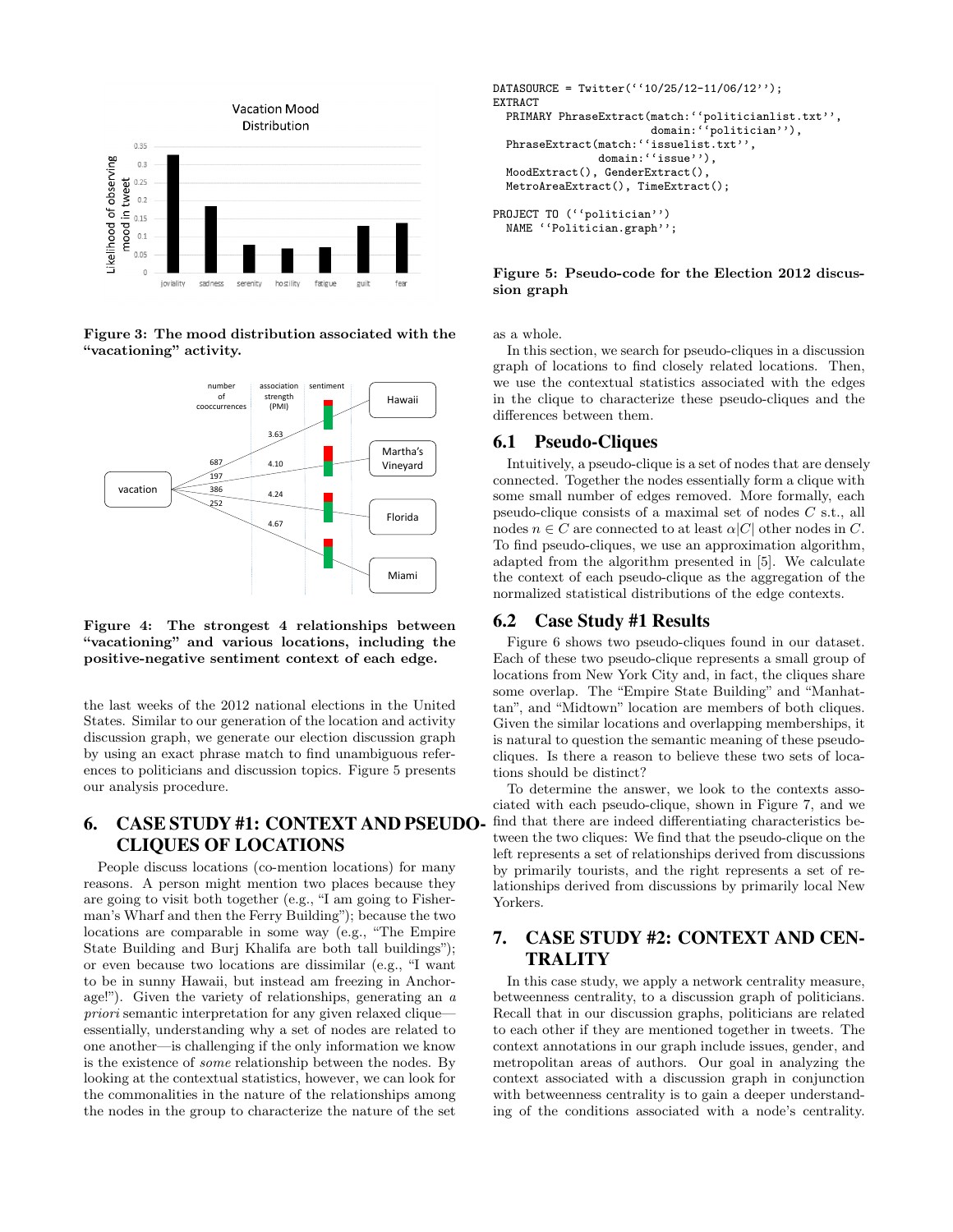

**Figure 6: Two pseudo-cliques in our Location discussion graph.**

|               |           | New York Tourist Midtown Worker |     |  |     |
|---------------|-----------|---------------------------------|-----|--|-----|
| Gender        | Male      |                                 | 49% |  | 63% |
|               | Female    |                                 | 33% |  | 23% |
|               |           |                                 |     |  |     |
| Metroarea NYC |           |                                 | 33% |  | 54% |
|               | Other     |                                 | 67% |  | 46% |
|               |           |                                 |     |  |     |
| Mood          | Joviality |                                 | 56% |  | 49% |
|               | Fear      |                                 | 14% |  | 13% |
|               | Sadness   |                                 | 11% |  | 15% |
|               | Guilt     |                                 | 8%  |  | 6%  |
|               | Fatigue   |                                 | 3%  |  | 6%  |
|               | Serenity  |                                 | 3%  |  | 4%  |
|               | Hostility |                                 | 2%  |  | 4%  |

**Figure 7: The context of the two cliques shown in Figure 6 helps us interpret the nature of the cliques.**

That is, in which contexts or situations does a node seem to play a central role, and in which does it not?

For each node *n* in our discussion graph, we calculate its betweenness centrality, the percentage of pairs of nodes in the graph whose shortest path passes through *n*. For each node, we additionally calculate two distinct contexts to associate with its centrality. First, we calculate its *positive betweenness context* as the aggregation of the contexts of distinct edges that lie on the shortest paths passing through *n*. In a similar fashion, we calculate the *negative betweenness context* of *n* as the aggregation of the contexts of the distinct edges lying on the shortest paths not passing through *n*. Note that some edges may contribute to both the positive and negative contexts. Given an arbitrary node *m*, where  $m \neq n$ , the more similar *m*'s context is to the positive betweenness context of *n*, the more likely *n* lies between it and the rest of the graph. The converse holds if *m*'s context is more similar to the negative betweenness context of *n*.

#### 7.1 Case Study #2 Results

Table 1 shows the key differentiating political issues in the context associated with the two most central nodes in our discussion graph, "Barack Obama" and "Mitt Romney". Gender was not a significant differentiator, and neither were most metropolitan area values. The Pos/Neg column presents,

| Obama        |                    | Romney     |                    |  |
|--------------|--------------------|------------|--------------------|--|
| <b>Issue</b> | LR(Pos)<br>LR(Neg) | Issue      | LR(Pos)<br>LR(Neg) |  |
| obamacare    | 3.14               | primary    | 1.71               |  |
| economy      | 3.10               | jobs       | 1.60               |  |
| house        | 1.85               | economy    | 1.56               |  |
| jobs         | 1.60               | house      | 1.48               |  |
| senate       | 0.55               | welfare    | 0.33               |  |
| republican   | 0.28               | convention | 0.30               |  |
| education    | 0.20               | tea party  | 0.12               |  |
| budget       | 0.19               | budget     | 0.07               |  |

**Table 1: The likelihood ratios of political issues with respect to the positive and negative betweenness contexts are shown. The table help us understand the contexts in which the Obama and Romney nodes play a central role in the discussion graph**

for an issue *a*, the likelihood ratio of *a* with respect to its likelihood in the positive and negative contexts. We see that major issues in the presidential election, such as jobs and the economy (as opposed to guns, which were not a major political issue in 2012), are positively associated with both Obama's and Romney's centrality. In contrast, discussion of Republicans is negatively correlated with Obama's centrality.

# 8. DISCUSSION

# 8.1 Other Context Identifiers

In our implementation of the discussion graph framework, we chose to use a social networking message as the single, narrow object for identifying the context in which we would infer a co-occurrence relationship among two items. However, there are many other potentially meaningful objects for identifying context. For example, we might assert a relationship between two features that co-occur in the context of a longer conversation or thread of messages: if one person mentions an entity, and another person responds with a second entity, we might assert that a relationship exists. The hyper-edge relationship among features would no longer be defined by a message ID but by a conversation ID.

By selecting a different definition of the context identifier in a discussion graph, we can apply the same analytical framework to recreate a wide variety of social networking analyses. Choosing the location of a tweet as the identifying context lets us identify relationships among the people passing through the same places. Analyzing these relationships, together with context about people's health and sickness history allows us to recreate and reframe the analysis of [22] as a discussion graph analysis, simplifying the task of analyzing and comparing disease-spreading locations based on their statistical distributions of context associated with the locations and their relationships to people.

Similarly, selecting the user as a context identifier allows us to infer relationships among the locations that users visit. Applying higher-level analyses to cluster this graph of location relationships can recreate the analyses in the Livehoods project [3] while maintaining the contextual statistics embedded in a discussion graph.

# 8.2 Practical Experiences

In addition to the core operations of projection and ag-